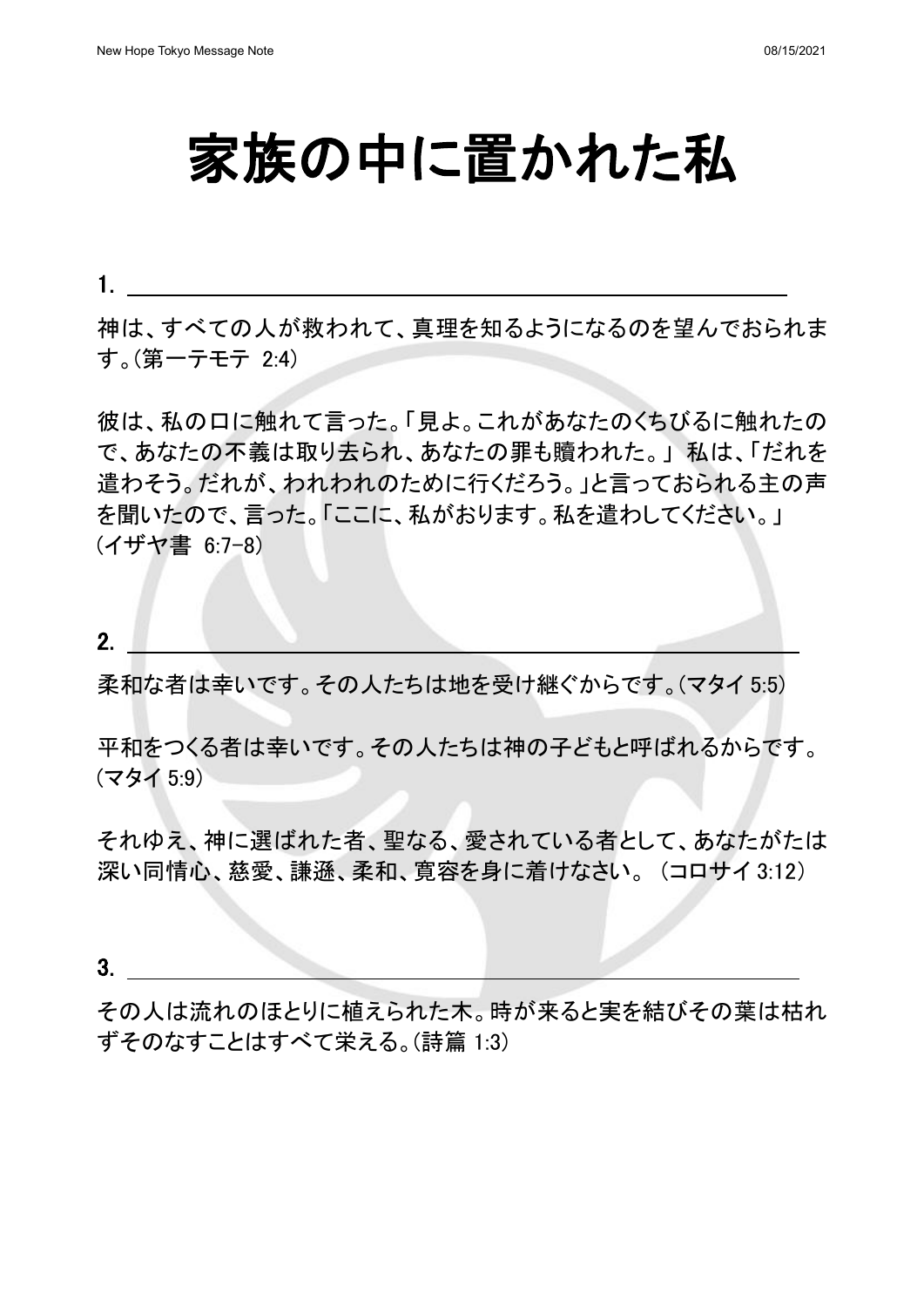# **My Place in My Family**

#### **1.**

...God our Savior, 4who wants all people to be saved and to come to a knowledge of the truth. 1 Timothy 2:3-4 (NIV)

7 With it he touched my mouth and said, "See, this has touched your lips; your guilt is taken away and your sin atoned for. " 8 Then I heard the voice of the Lord saying, "Whom shall I send? And who will go for us? " And I said, "Here am I. Send me!" Isaiah 6:7-8 (NIV)

## **2.**

Blessed are the meek, for they will inherit the earth. Matthew 5:5 (NIV)

Blessed are the peacemakers, for they will be called children of God. Matthew 5:9 (NIV)

Therefore, as God's chosen people, holy and dearly loved, clothe yourselves with compassion, kindness, humility, gentleness and patience. Colossians 3:12 (NIV)

### **3.**

That person is like a tree planted by streams of water, which yields its fruit in season and whose leaf does not witherwhatever they do prospers. Psalms 1:3 (NIV)